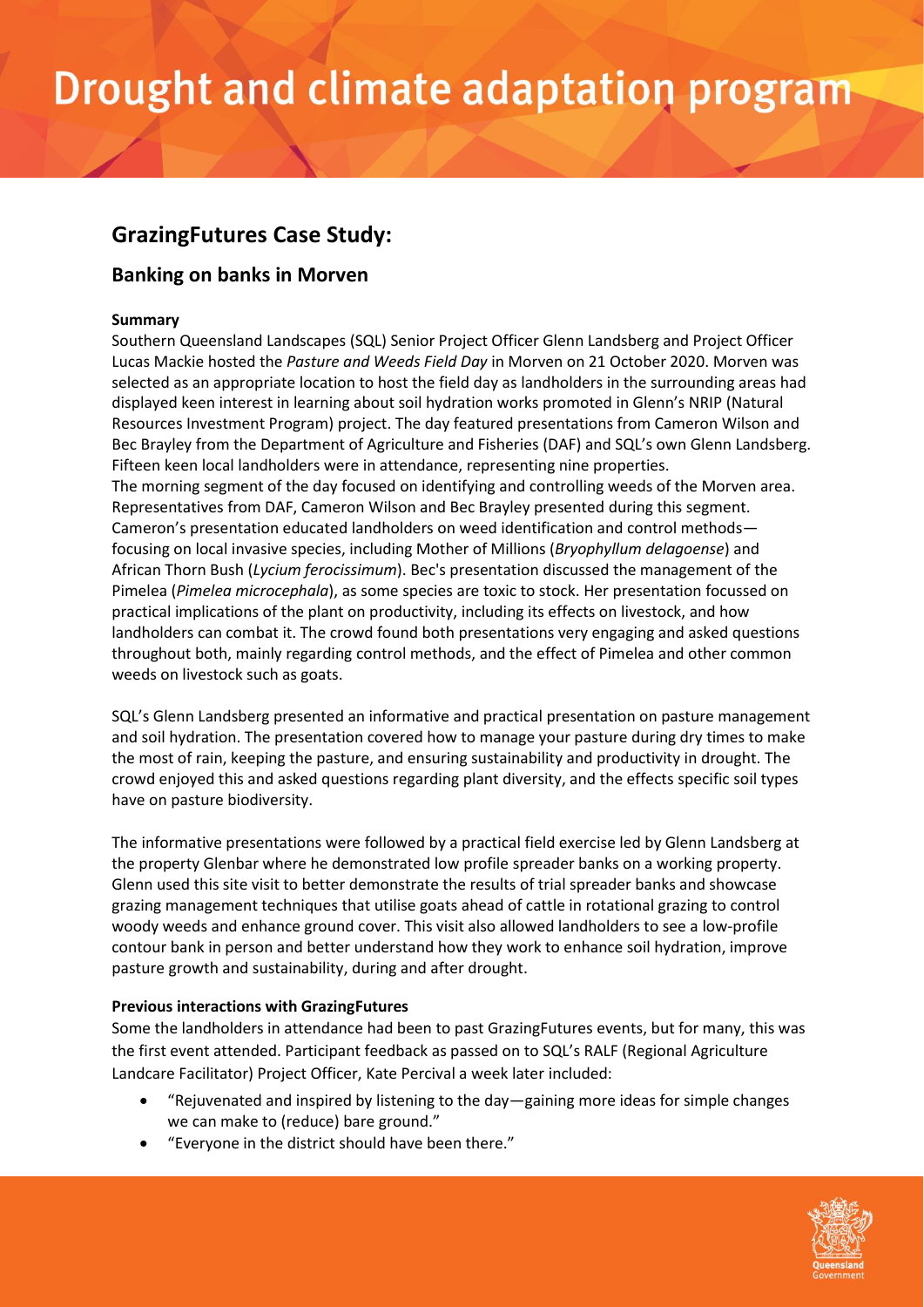#### **On-property practice change**

In the months following the event, five properties have reported making changes:

- 'Ellwyn' Morven Queensland
- 'Muriah' Chinchilla Queensland
- 'Moriah' Morven Queensland
- 'Wetlands' and 'Glenbar' (demo site) Morven Queensland
- 'Alice Downs' Morven Queensland

#### *Ellwyn:*

The landholder stated they saw the appeal in spreader banks to combat erosion and promote pasture regrowth. Since the field day, they have put in around 100 meters of spreader banks around eroded gullies. They are unsure exactly how many spreader banks they will end up constructing. Still, once the repairs on the required machinery are complete, they hope to focus on building banks in areas with erosion to improve water infiltration, ground cover and pasture growth. As part of their efforts, they will also do deep ripping and seeding in the spreader banks barren regions.

#### *Muriah:*

This grazier is in the Chinchilla area (formally from Glenbar) and is surrounded by croppers. Their property has a very different landscape to Morven. Due to this difference, they do not think spreader banks would be suitable but are looking more into water retention and "spreading" water flow. They still think Glenn's presentation made a good point about "water retention is the most important component of pasture rejuvenation" and agree with the advice of starting at the top of the catchment, i.e., the highest point in the property and working down. In the months since the field day, they have been using a Yoemans plough (deep ripping) with wider tine spacing to promote water retention and rejuvenation. "Every property is different, and looking at mine, I don't think spreader banks would work for most of it, but I do think they have a place on other places". They have also started keeping an eye out for any Pimelea poisoning symptoms shown by livestock.

#### *Moriah:*

This landholder has started examining their watercourses, banks, drains, and creeks to discern where and if spreader banks are a good option for erosion and rehydration in those areas. They are planning on making changes that would promote soil hydration and pasture regrowth, but first, they want to have a greater understanding of their property and available options before committing to any infrastructure works, such as spreader banks and want to talk more with Glenn about soil hydration and methods of promoting it. Also, they are currently trying out "fencing off some of the flats" to help rejuvenate pasture via improved grazing pressure control. They are now more aware of Pimelea and are checking for it around their property, especially in regrowth places.

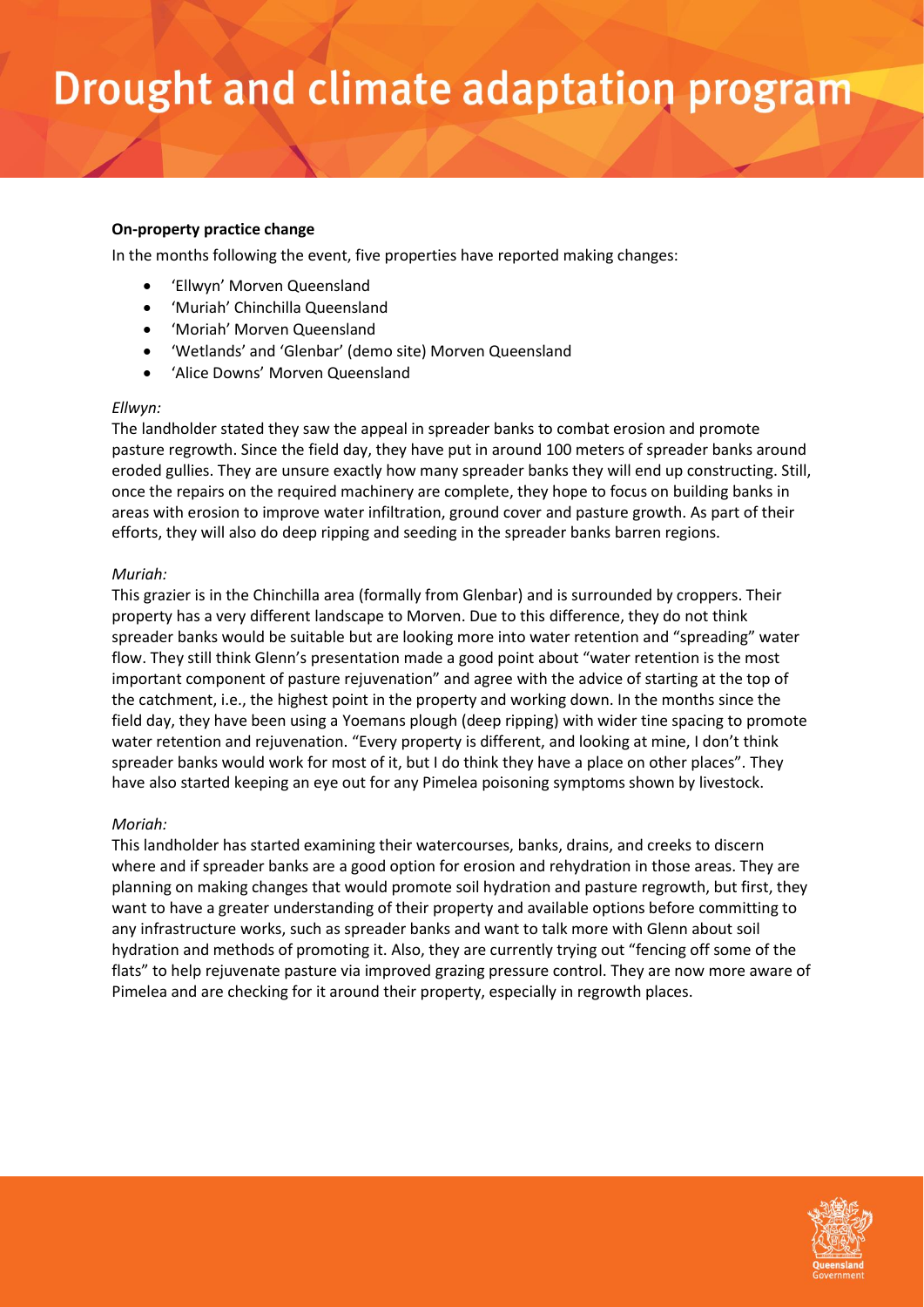#### *Wetlands and Glenbar* (demonstration site):

Currently have over 100 meters of spreader banks in place; these were the same banks used for the Morven pasture and weeds demonstration site visit. Since the field day, they have purchased a more significant ripping attachment for their tractor and have ripped over 3,000 ha (Figure 1). This ripping has been done along contours to assist in slowing water flow. They plan to seed these areas with Buffel grass in September, hopefully after some native grasses have taken hold. While seeding, it is hoped they will be able to extend the spreader banks and create new ones in the seeding areas.

They will also experiment with some weed control methods, as discussed at the field day. Their plans for combating Pimelea on the property is competition, i.e., the native grasses and Buffel are doing so well Pimelea cannot get established. While that is happening, they intend to increase goat numbers (conditions permitting) to help "control and clean up" woody weeds like African boxthorn and Mimosa



**Figure 1**. Recently ripped areas experiencing first rain fall (above left) on Wetlands and the same patch after further rain fall (above right)